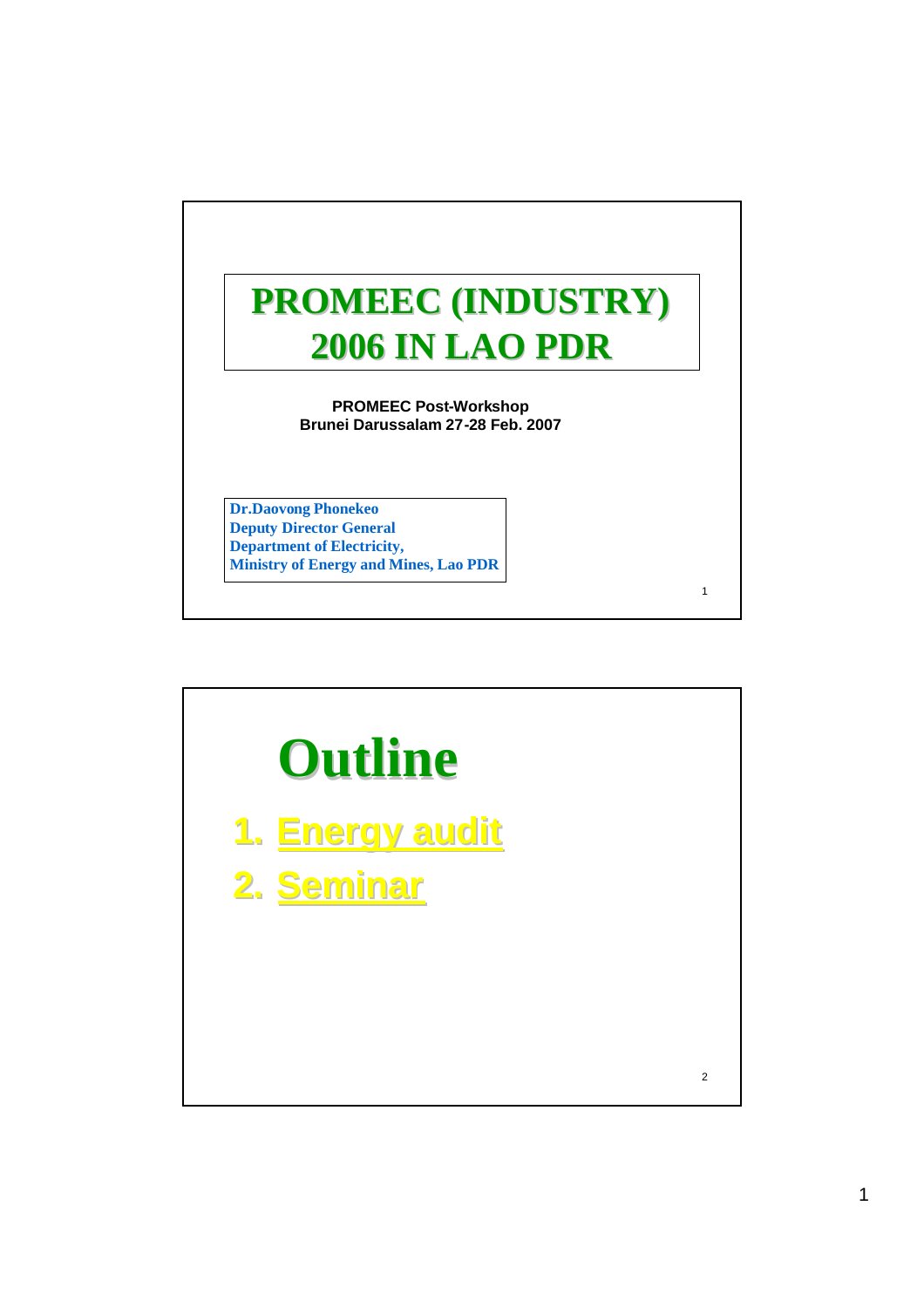

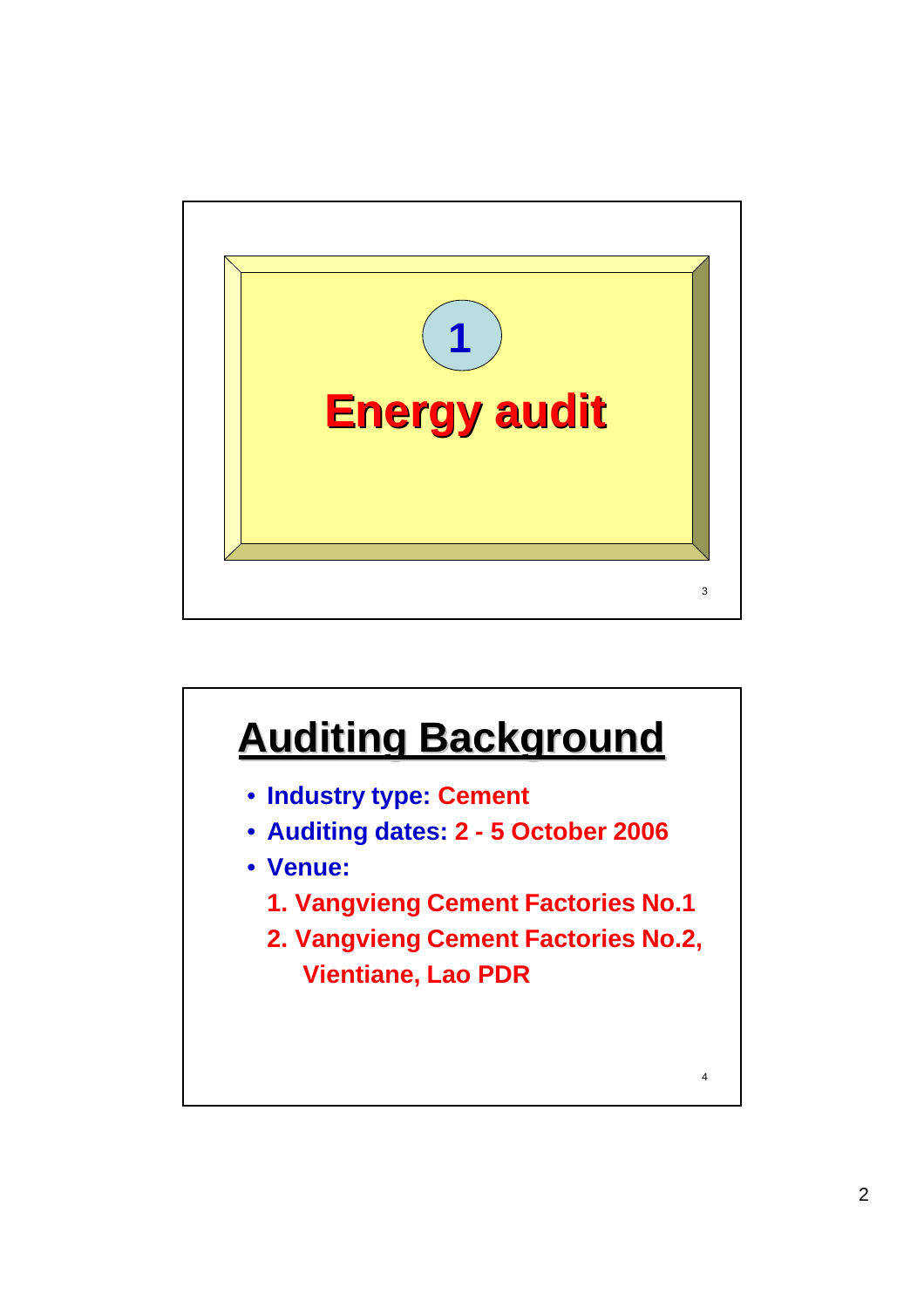

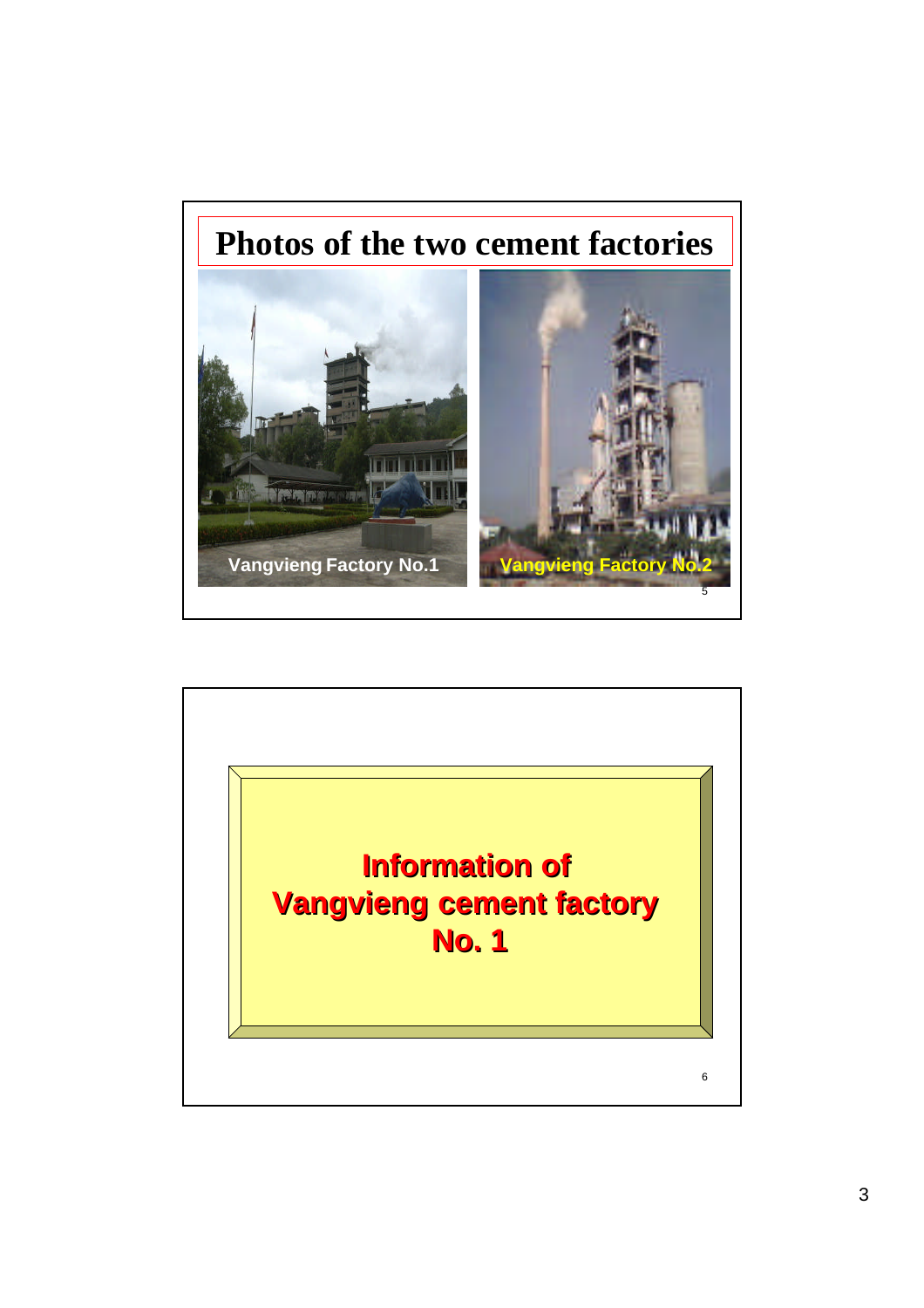

- **Established Year: 1996**
- **Employees: 244**
- **Energy consumed per year:** Electricity: 8,307,924 kWh Anthracite: 15,500 Ton Fuel: 191,156 L

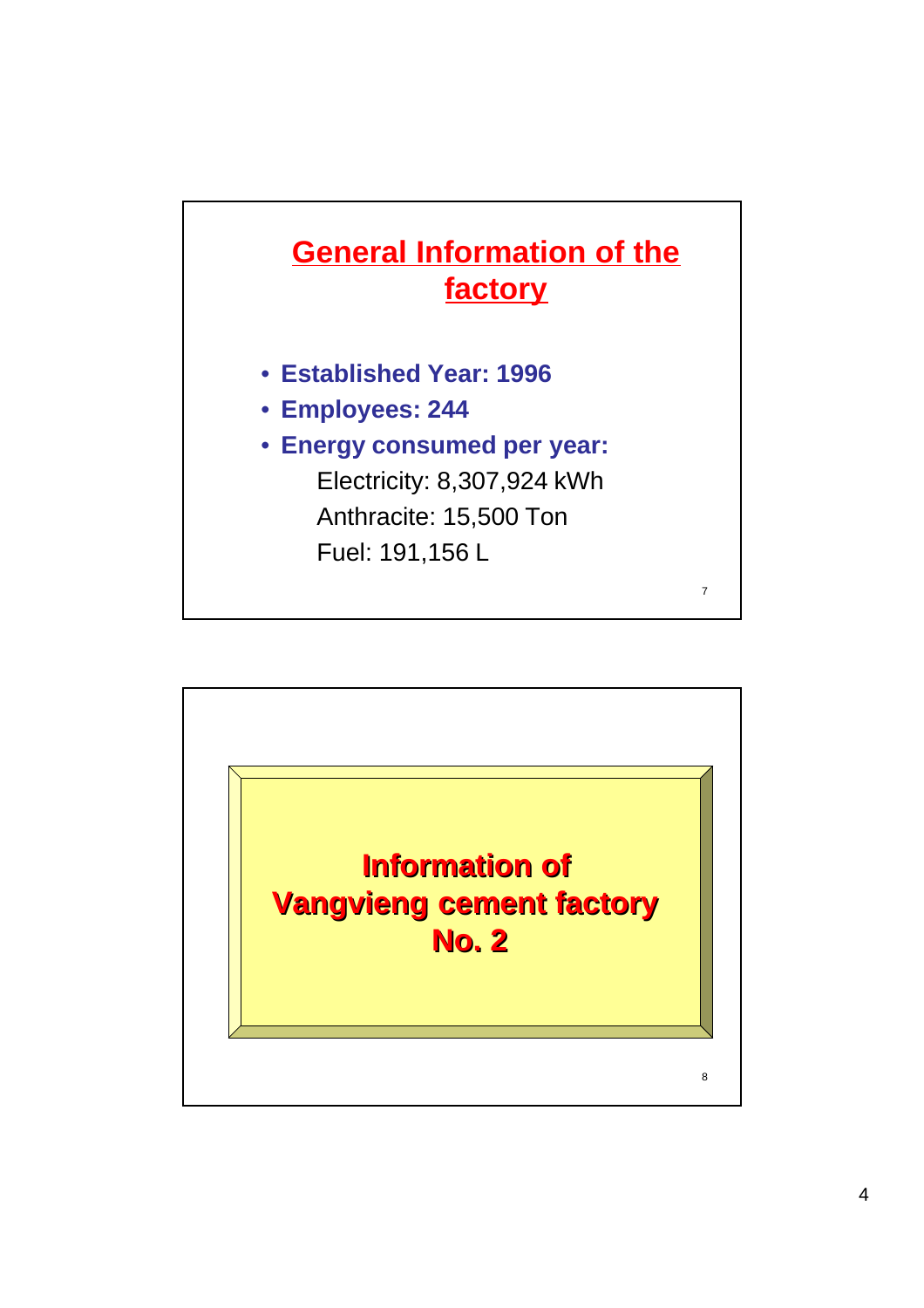

- **Established Year: 2001 October**
- **Employees: 294**
- Technology engineer: 1
- Mechanical Engineers: 5
- Electrical Engineers: 3
- Maintenance service technicians: 45

- Operators:18

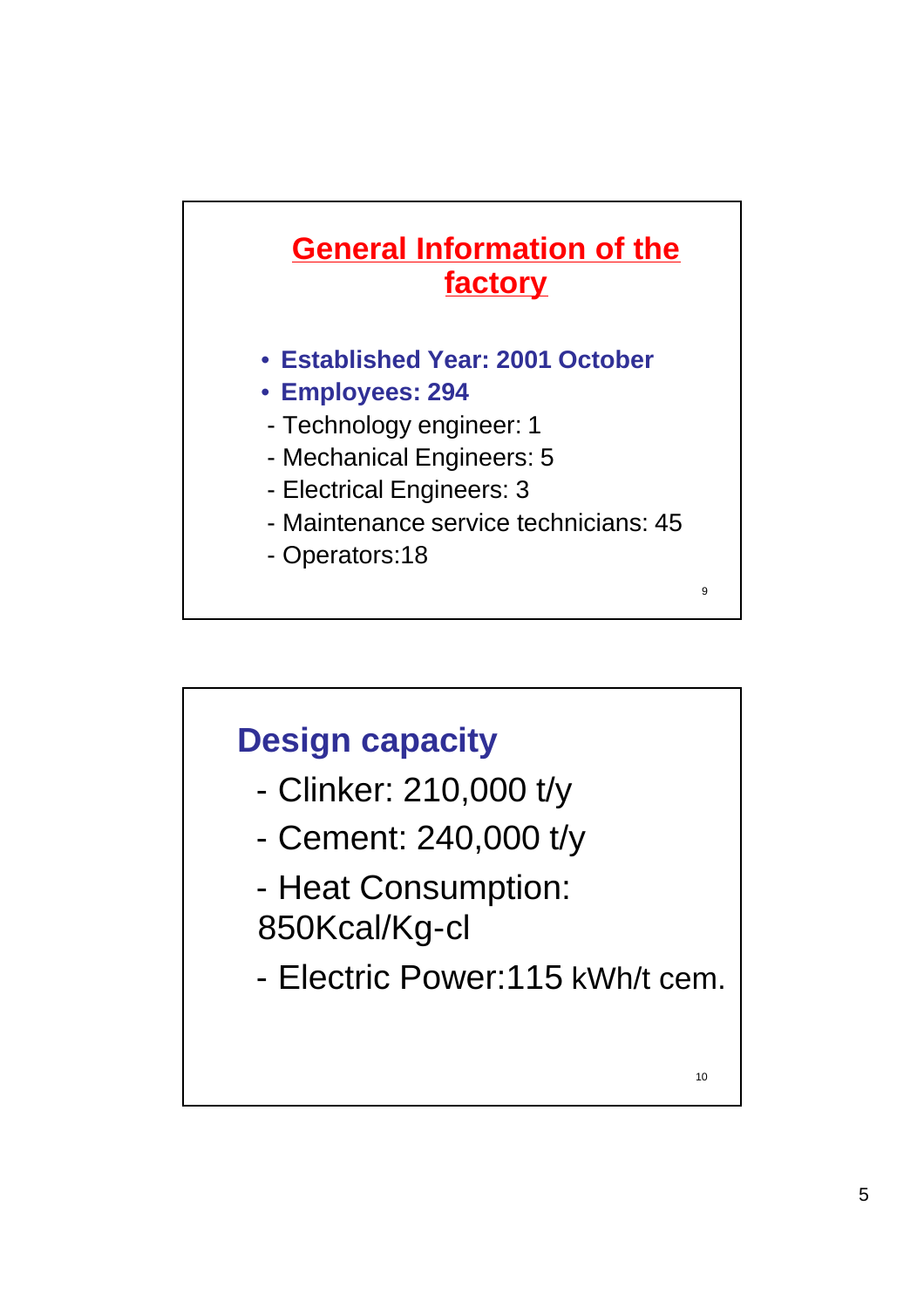

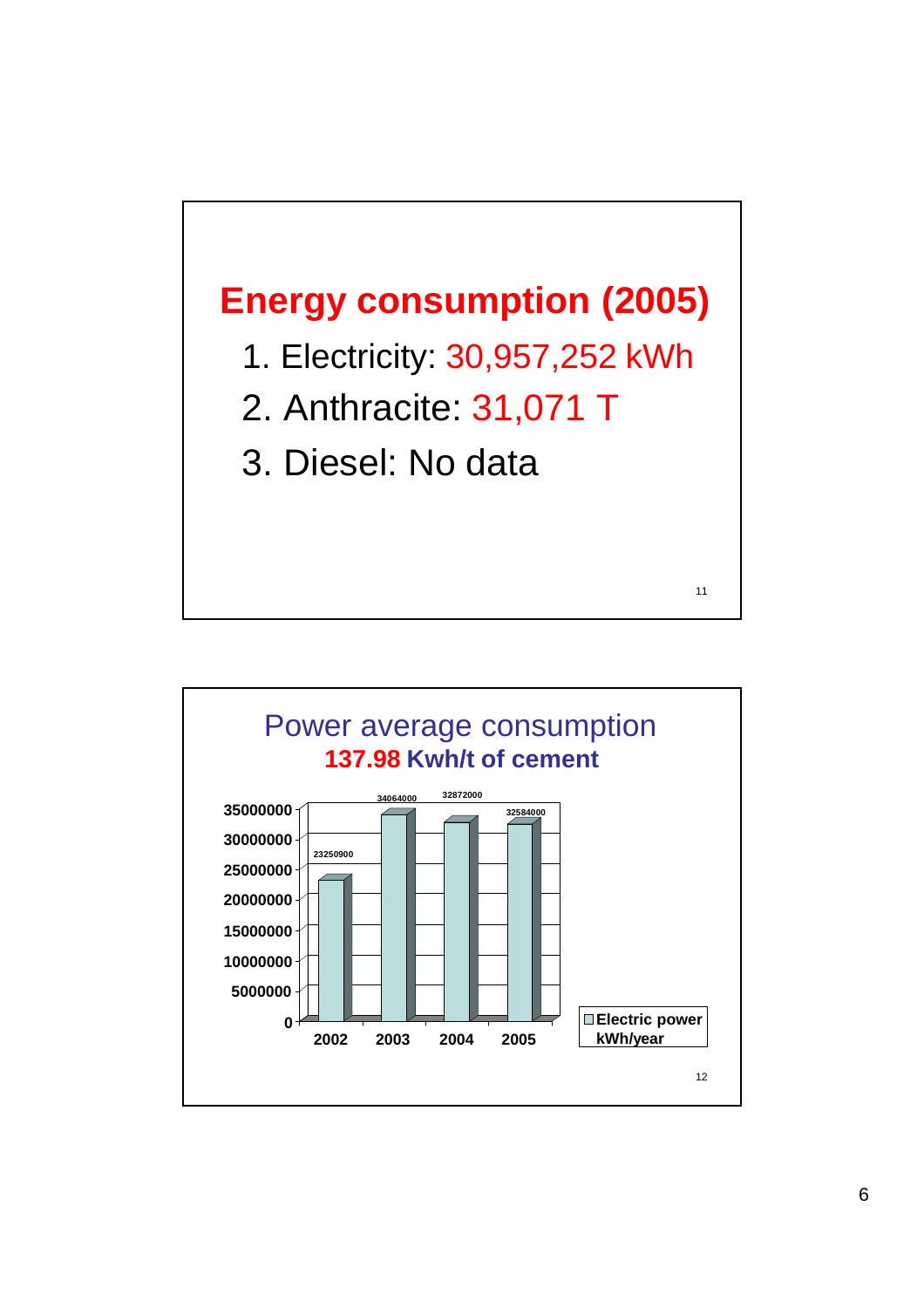| <b>Item</b>                       | 2002                     | 2003                     | 2004              | 2005              |
|-----------------------------------|--------------------------|--------------------------|-------------------|-------------------|
| Clinker(T)                        | 179,220                  | 226,821                  | 224,747           | 205,157           |
| Coal(T)                           | 26,428                   | 35,634                   | 33,090            | 31,071            |
| <b>Heat</b><br><b>Consumption</b> | 811<br><b>Kcal/kg cl</b> | 864<br><b>Kcal/kg cl</b> | 809<br>Kcal/kg cl | 832<br>Kcal/kg cl |

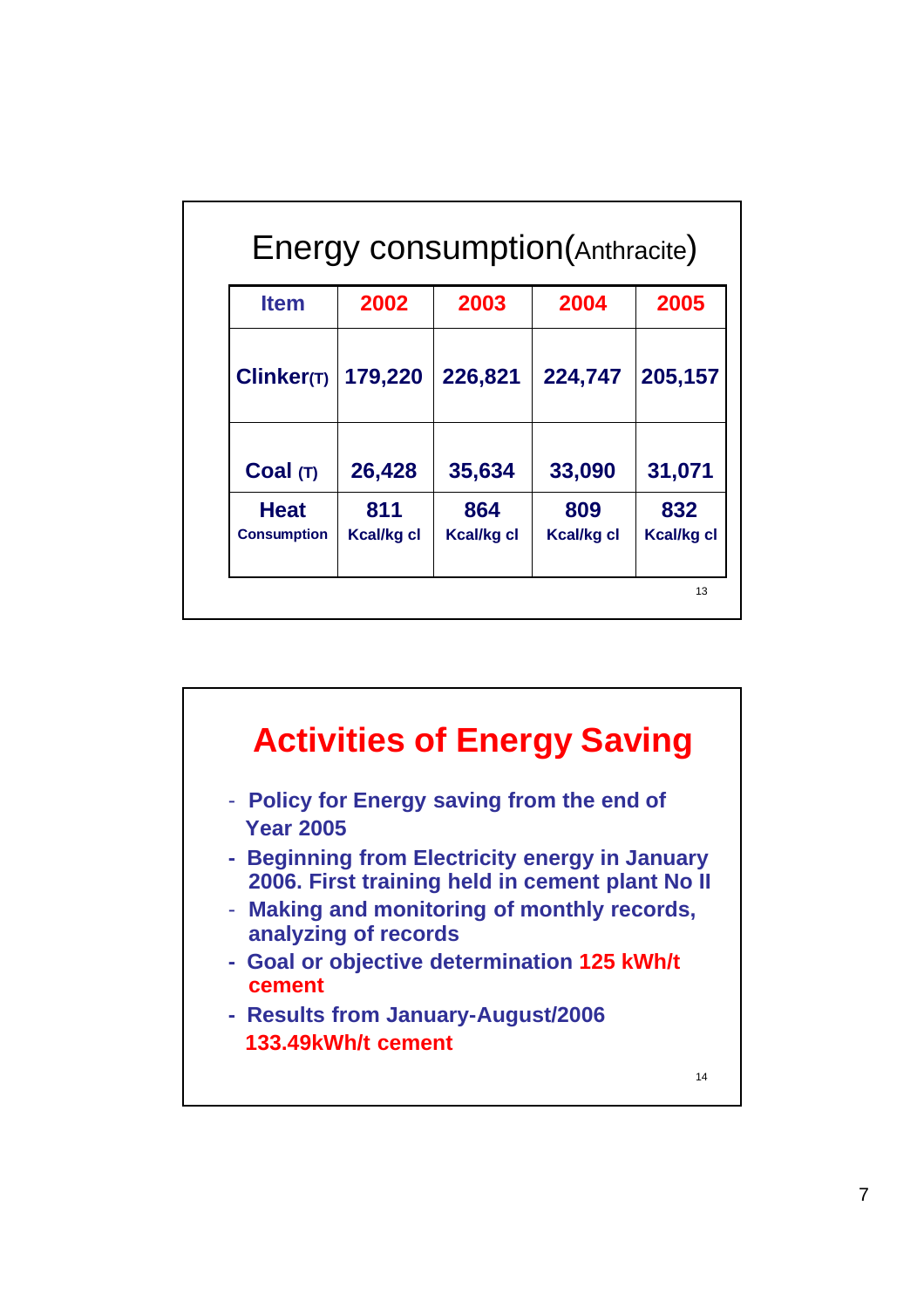

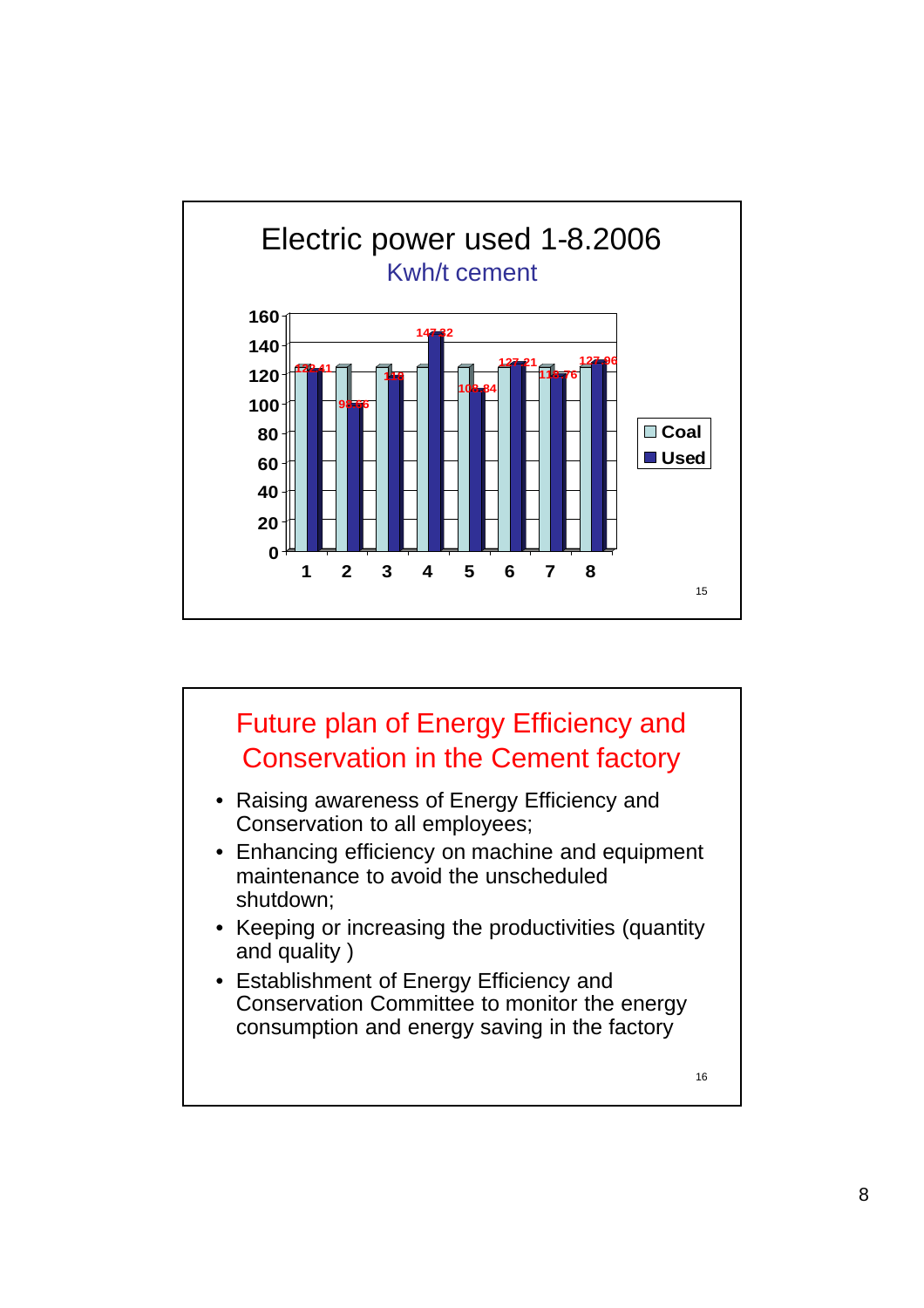

- Contacting the two Vangvieng Cement factories that proposed to be audited and asking them to fill up questionnaires for discussion during our visit.
- Organising a small team to join the on-the-job training on energy audit in the factory;
- Arranging a seminar on Promotion of Energy Efficiency and Conservation in Industry in Southeast Asia on 6 October 2006 including invitation of 80 participants.

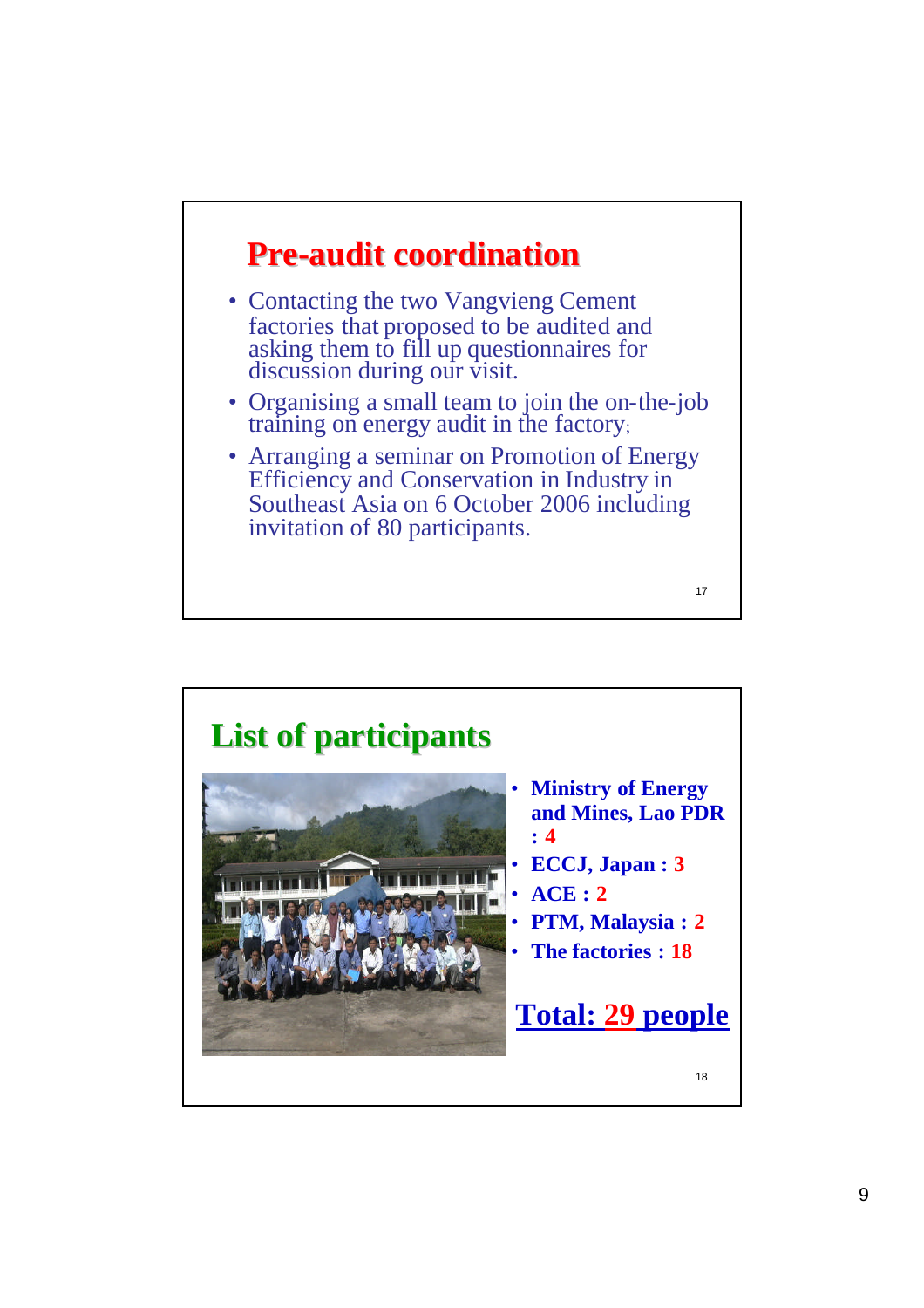|                                    | <b>Items</b>                              |                                      | <b>Measurement</b>                                                                                                         |
|------------------------------------|-------------------------------------------|--------------------------------------|----------------------------------------------------------------------------------------------------------------------------|
| Heat                               | <b>Heat &amp; material balance</b>        | <b>Factory 1</b><br><b>Factory 2</b> | Clinker (t/d), coal to kiln (t/d),<br>coal to precalciner (t/d),<br>Temperature (SP exit gas,<br>cooler exit gas, clinker) |
|                                    | <b>Waste heat recovery</b>                | <b>Factory 1</b><br><b>Factory 2</b> | Same as above                                                                                                              |
|                                    | <del>Air leakaac</del>                    |                                      | <del>O2 Balance (gas analysis</del> )                                                                                      |
| <b>Electricity</b>                 | <b>Big motor load factor</b>              |                                      | Motor power, pressure<br>balance                                                                                           |
|                                    | Transformer load factor &<br>power factor |                                      |                                                                                                                            |
|                                    | Air compressor                            |                                      | Motor power, pressure<br>halance                                                                                           |
| <b>Energy</b><br><b>Management</b> | Data management                           | <b>Factory 1</b><br><b>Factory 2</b> | Recording, targeting (SEC)                                                                                                 |
|                                    | <b>Employee awareness</b>                 | <b>Factory 1</b><br><b>Factory 2</b> | SEC reporting, training,<br>promotion committee                                                                            |

## **Measuring Instrument List**

| Kanomax                  | <b>PTM</b>  | Grate cooler air(2ry air),<br>Coal comb air (1ry air)                    |
|--------------------------|-------------|--------------------------------------------------------------------------|
| Contact thermometer      | <b>PTM</b>  | Ambient air                                                              |
| Power monitor            | <b>PTM</b>  |                                                                          |
| Radiation<br>thermometer | <b>ECCJ</b> | Kiln surface (3 locations)<br>Cooler surface (3 locations)<br>SP surface |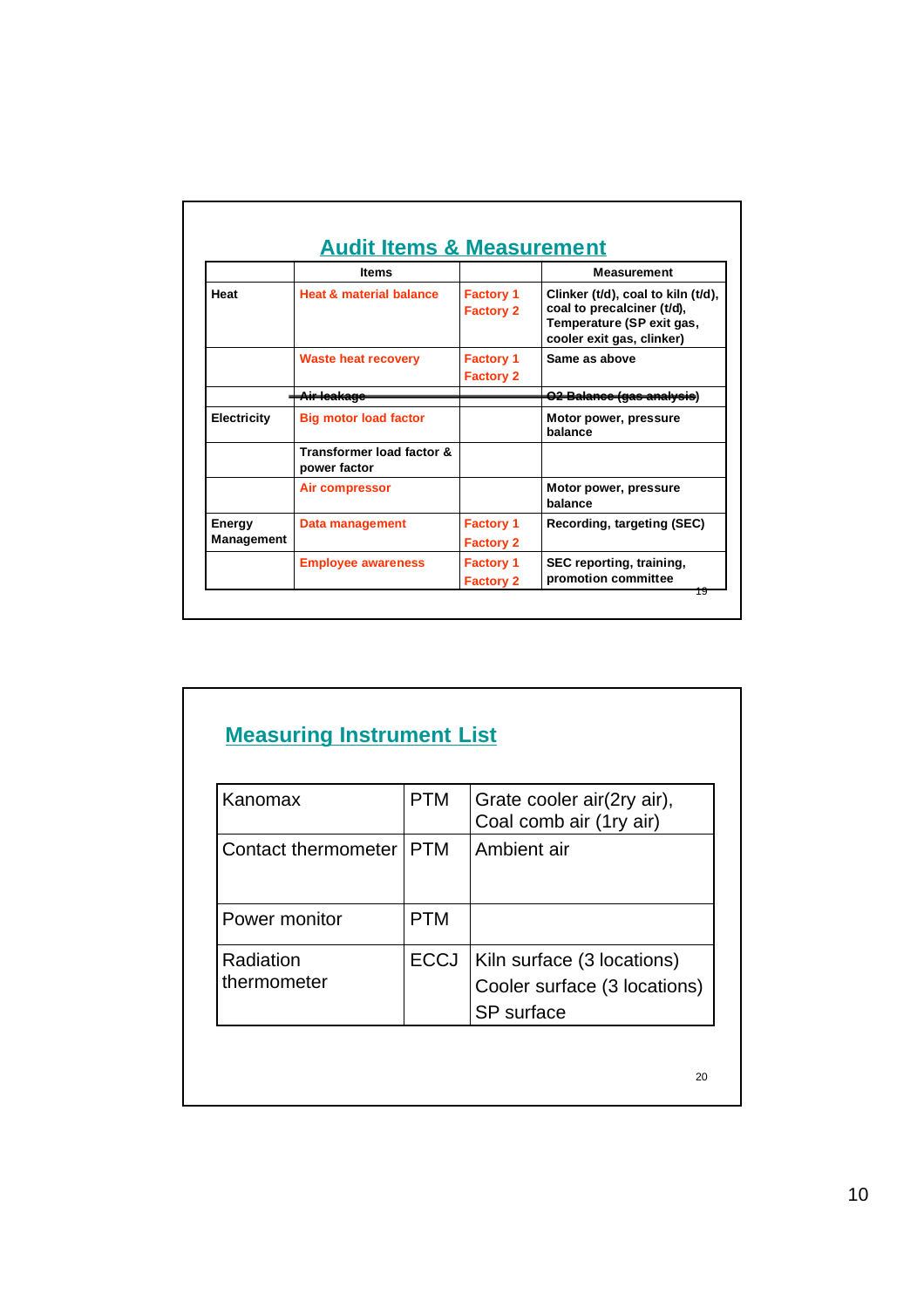

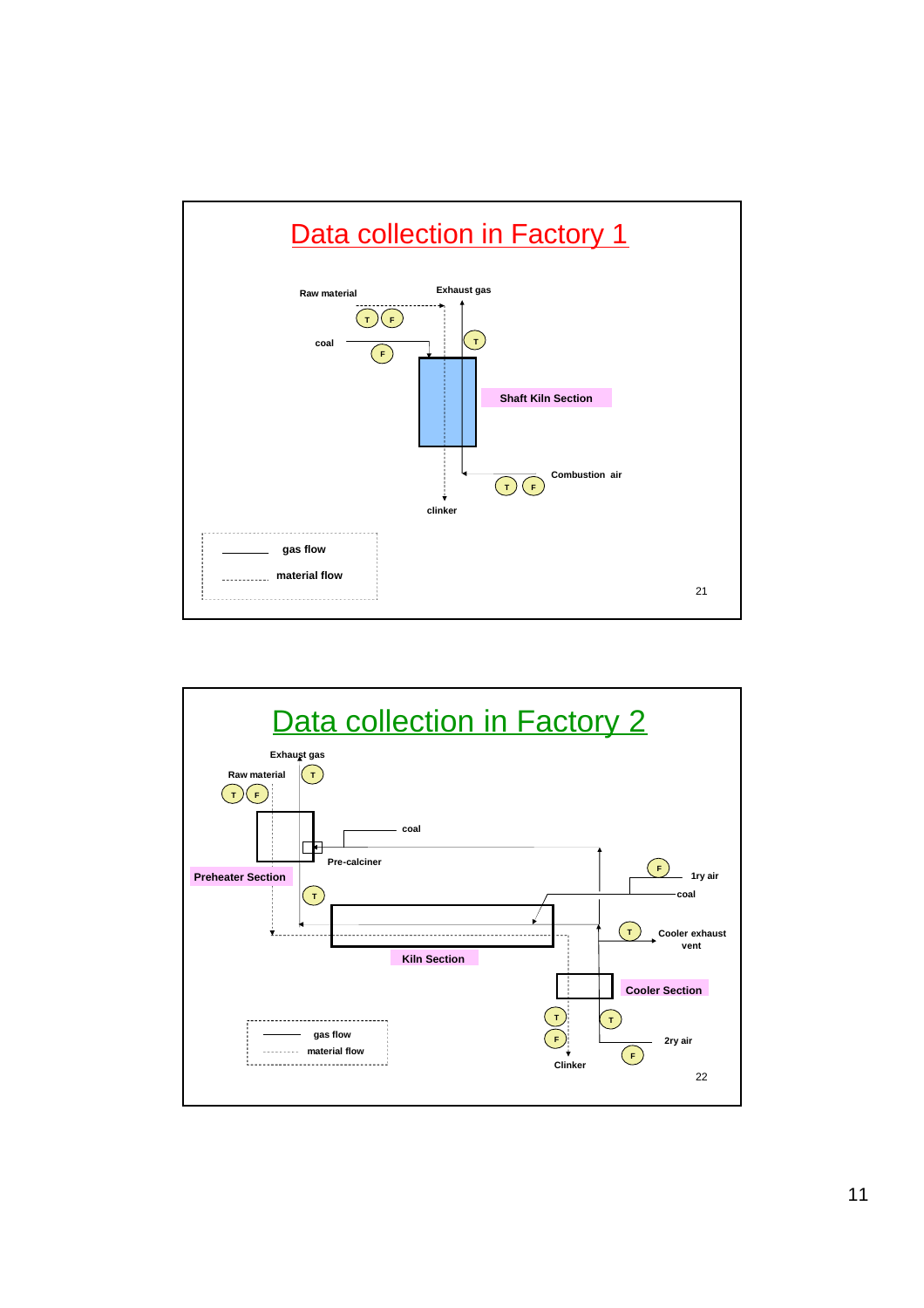

| <b>Monitoring of SEC &amp; Key Variables</b> |  |  |
|----------------------------------------------|--|--|
|                                              |  |  |

| <b>Process</b>     | <b>Calculation</b>                     | Unit                  |
|--------------------|----------------------------------------|-----------------------|
| <b>Raw Mill</b>    | = Electric Power / Raw Material Charge | (kWh/kg-raw<br>mat'l) |
| <b>Burning</b>     | = Fuel / Clinker production            | (kcal/kg-cl)          |
|                    | = 02% of Kiln Exhaust Gas              | (%)                   |
| <b>Cement Mill</b> | = Electric Power / Cement Production   | (kWh/kg-cement)       |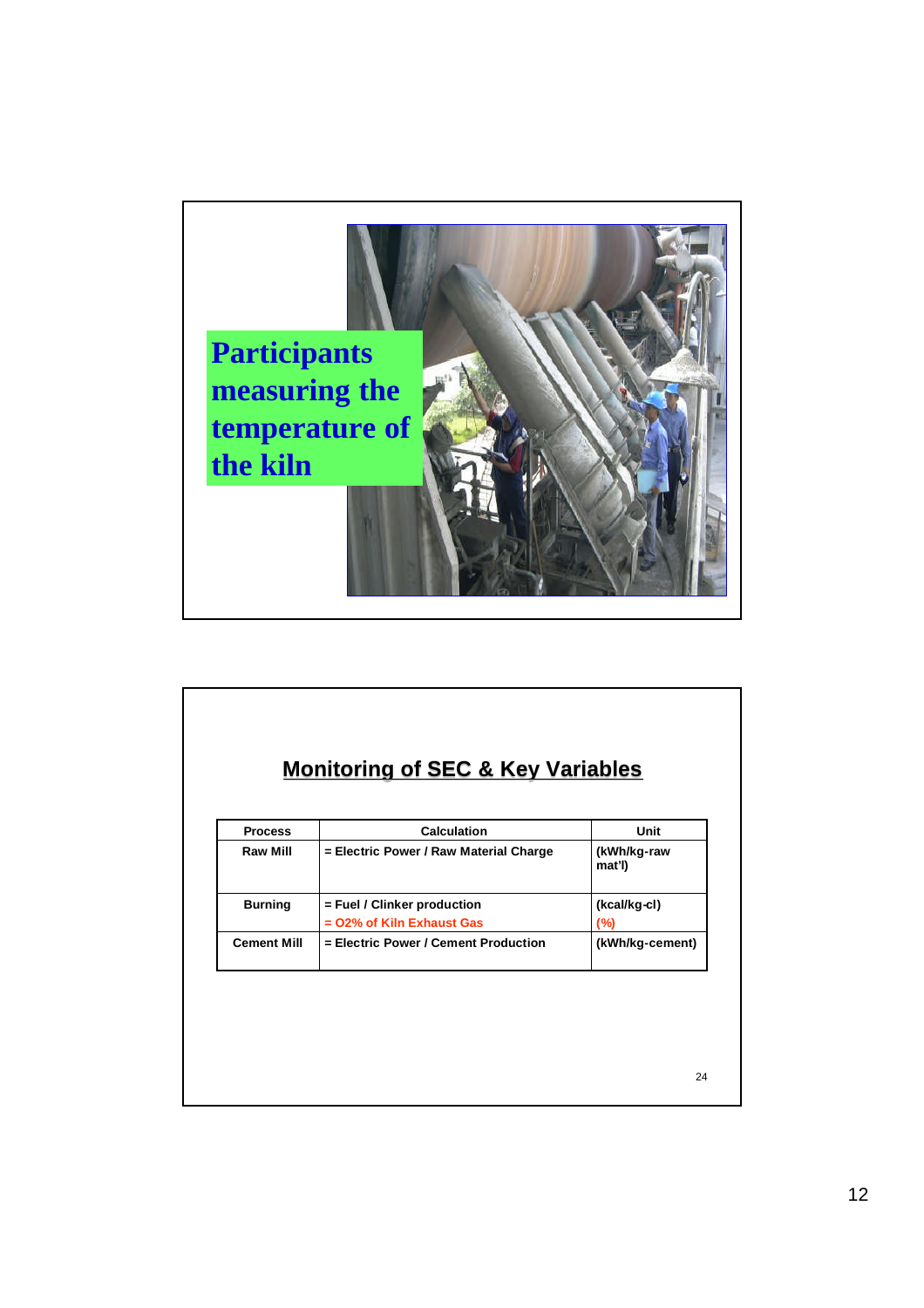

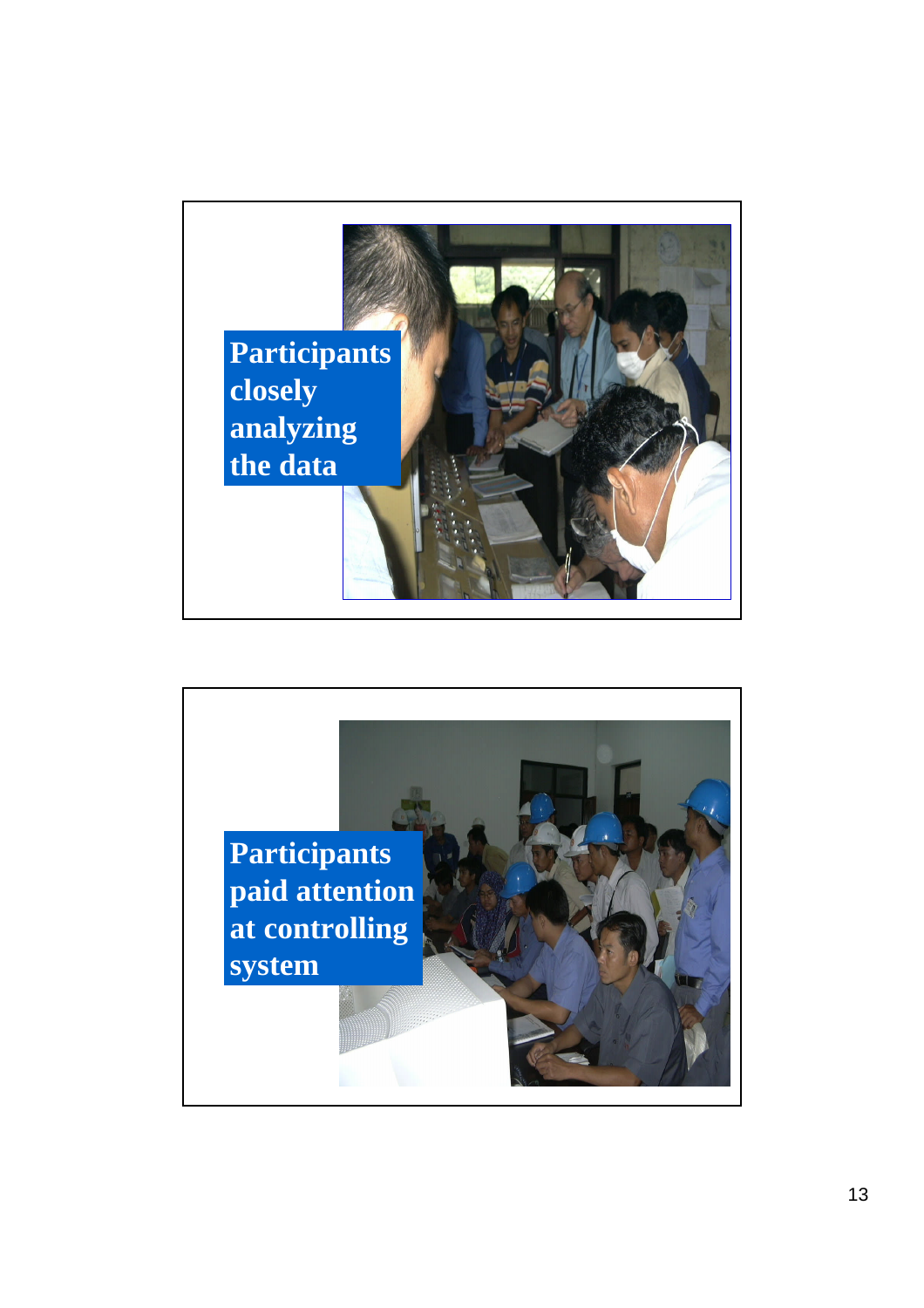

| Aspect            |                | <b>Major Activity</b>                                                |
|-------------------|----------------|----------------------------------------------------------------------|
| Organization      | Accountability | Employee education (awareness)                                       |
|                   | Organization   | <b>EE&amp;C</b> promotion committee                                  |
|                   |                | Appoint an energy manager                                            |
| Monitoring        | Monitoring     | Data recording & Sharing by all<br>employees                         |
|                   | Targeting      | Specific energy consumption (SEC)<br>Key efficiency parameters (O2%) |
| Technology        |                | Technical review (energy audit)                                      |
| Operation &       | House keeping  | Product yield (avoid off-spec product)                               |
| maintenance (O&M) |                | Preventive maintenance (avoid<br>unscheduled shutdown)               |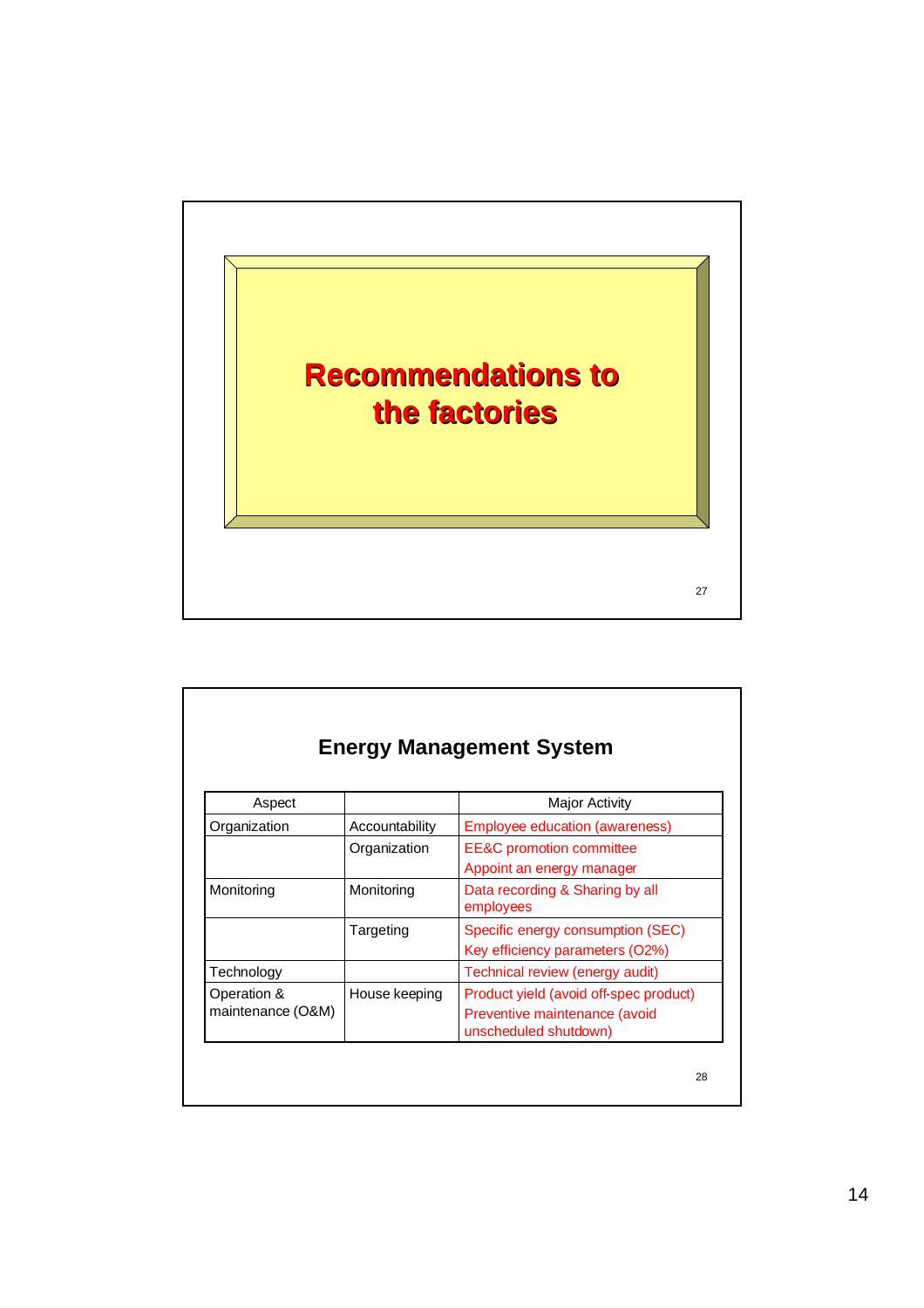|                   | <b>Raw material section</b>                                                                                                                                                                                 | <b>Clinker burning section</b>                                                                                                                                                                                                                                 | <b>Finishing section</b>                                                                            |
|-------------------|-------------------------------------------------------------------------------------------------------------------------------------------------------------------------------------------------------------|----------------------------------------------------------------------------------------------------------------------------------------------------------------------------------------------------------------------------------------------------------------|-----------------------------------------------------------------------------------------------------|
| <b>First step</b> | 1)Selection of raw materials<br>2) Management of particle<br>fineness<br>3) Management of grinding<br>media                                                                                                 | 1) Prevention of unscheduled<br>shutdown<br>2)Selection of fuel<br>3) Prevention of leakage                                                                                                                                                                    | 1) Management of<br>particle fineness<br>2) Management of<br>grinding media                         |
| Second<br>step    | 1)Replacement of fan rotor<br>2)Improvement of<br>temperature and pressure<br>control system<br>3) Improvement of mixing &<br>homogenization system<br>4)Installation of closed circuit<br>mill (separator) | 1)Use of industrial waste<br>(waste tire, etc)<br>2) Heat recovery of pre-heater<br>exhaust gas and cooler<br>exhaust gas (drying of raw<br>material and generation of<br>electricity)<br>3) Replacement of cooler dust<br>collection from multiclone to<br>EP | 1)Installation of<br>closed circuit mill<br>(separator)<br>2)Installation of feed<br>control system |
| <b>Third step</b> | 1) Conversion from wet<br>process to dry process<br>2)Replacement of ball or tube<br>mill by vertical roller mill<br>3) Pneumatic transfer of raw<br>material to mechanical<br>transfer                     | 1) Conversion of fuel from<br>petroleum to coal<br>2)Conversion of SP to NSP<br>3) Conversion of planetary<br>cooler to grate cooler                                                                                                                           | 1)Use of industrial<br>waste (slag, pozzolan)                                                       |

| <b>Raw Mill</b>                  | <b>SEC = Electric Power / Raw</b>                                 |                        |
|----------------------------------|-------------------------------------------------------------------|------------------------|
|                                  | <b>Material Charge</b>                                            | (kWh/kg-raw mat'l)     |
| <b>Clinker</b><br><b>Burning</b> | SEC = Fuel / Clinker production<br><b>O2% of Kiln Exhaust Gas</b> | (kcal/kg-cl)<br>$(\%)$ |
| <b>Cement Mill</b>               | <b>SEC = Electric Power / Cement</b><br><b>Production</b>         | (kWh/kg-cement)        |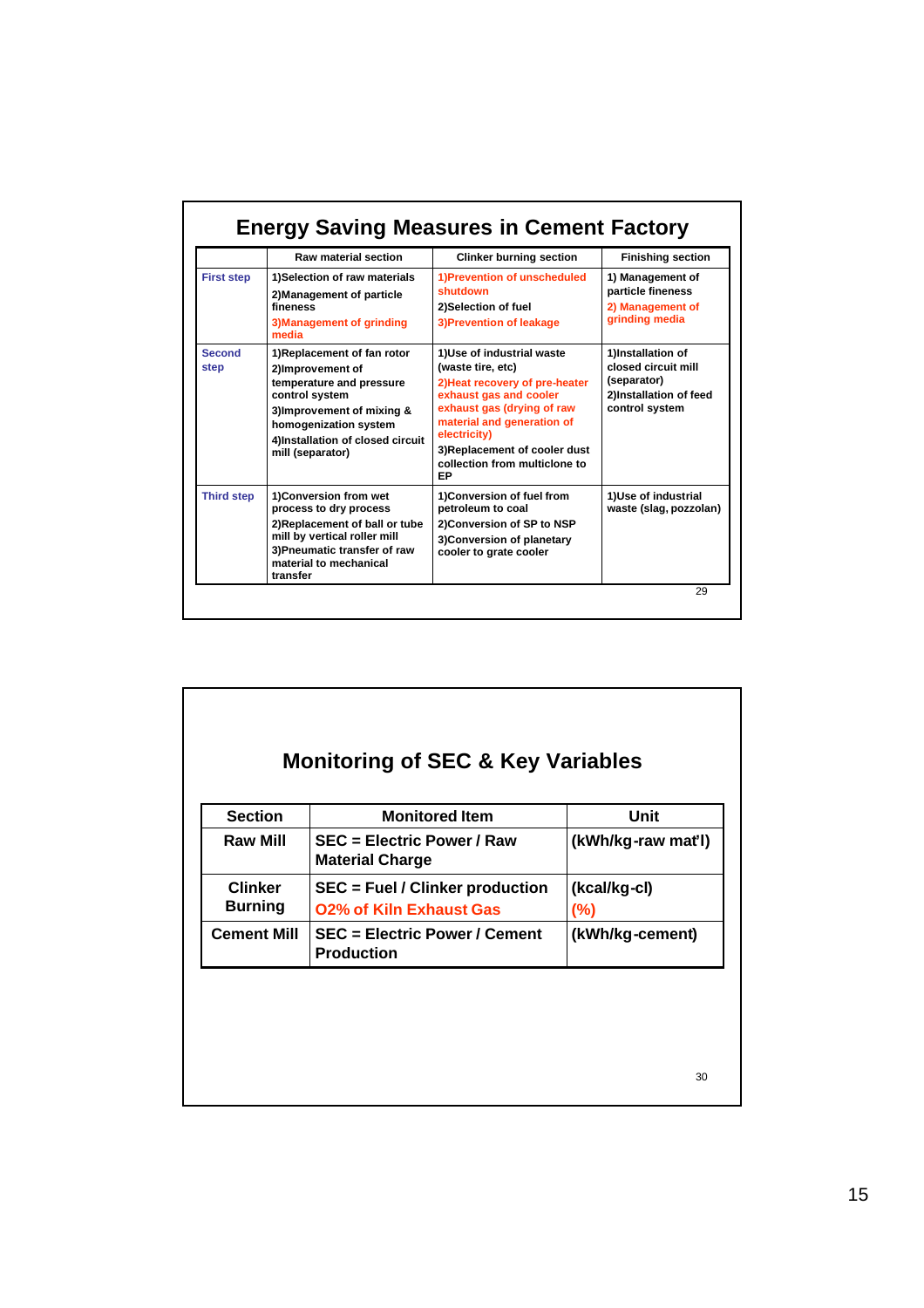

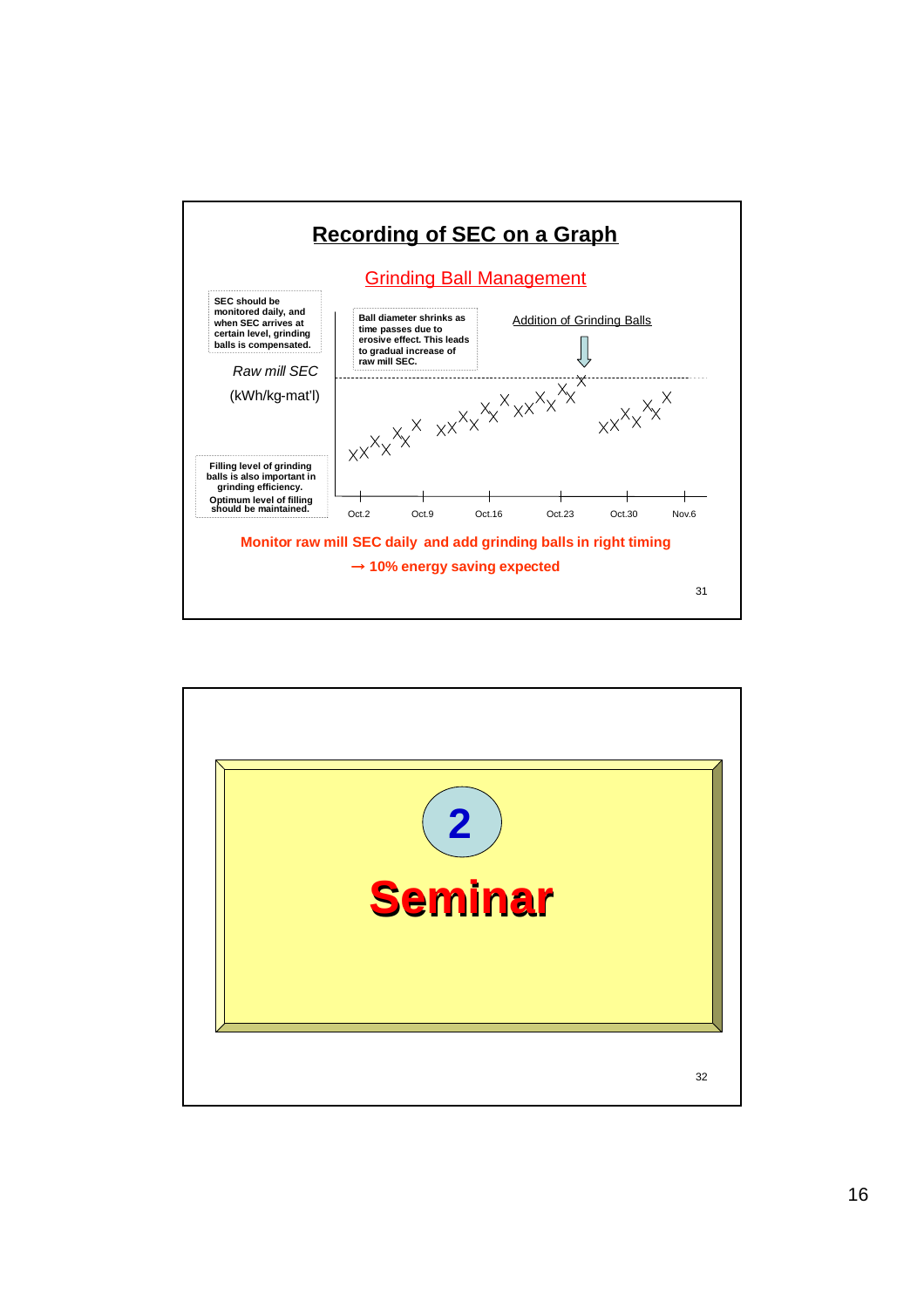## **Seminar Background**

- **Seminar title: Seminar on the promotion on Energy Efficiency and Conservation (PROMEEC) for Major Industries in Southeast**
- **Seminar held: 6 October 2006**
- **Venue: Don Chan Palace, Vientiane, Lao PDR**

33

## **Seminar Background**

- **Presenters:**
- **ECCJ: 2, ACE:2, Malaysia: 1, Myanmar:1,The Philippines: 1, Lao PDR: 3**
- **Participants: 60**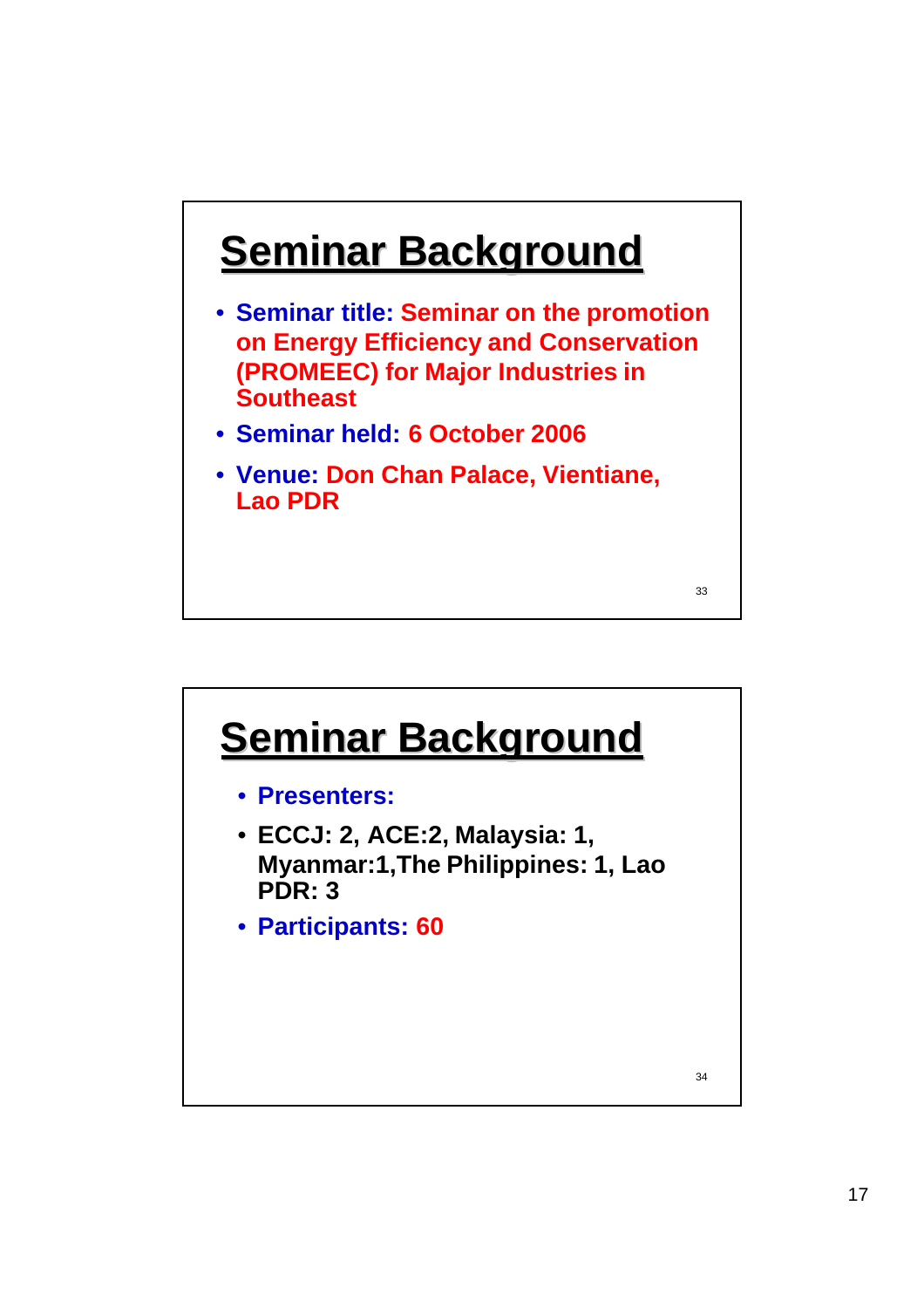

• Initiatives and Programs of ECCJ on EE&C in Industry in Japan Mr. Hideyuki TANAKA, ECCJ

35

36 **Session 2 EE&C Best Practices in Industries** • Presentation: Case Study 1 (Cement factory and Hydropower plant, Lao PDR) • Presentation: Case Study 2 (Textile, Glass and Food Malaysia) **Best Practices for Energy Efficiency and Conservation for the Textile, Glass and Food Industries in Malaysia** • Presentation: Case Study 3 (Oil Refinery, Myanmar) **Best Practices for Energy Efficiency and Conservation for the Oil Refinery Industry in Myanmar** • Presentation: Case Study 4 (Iron and Steel, Philippines) **Best Practices for Energy Efficiency and Conservation for the Steel/Iron, Cement and Food Industries in the Philippines**